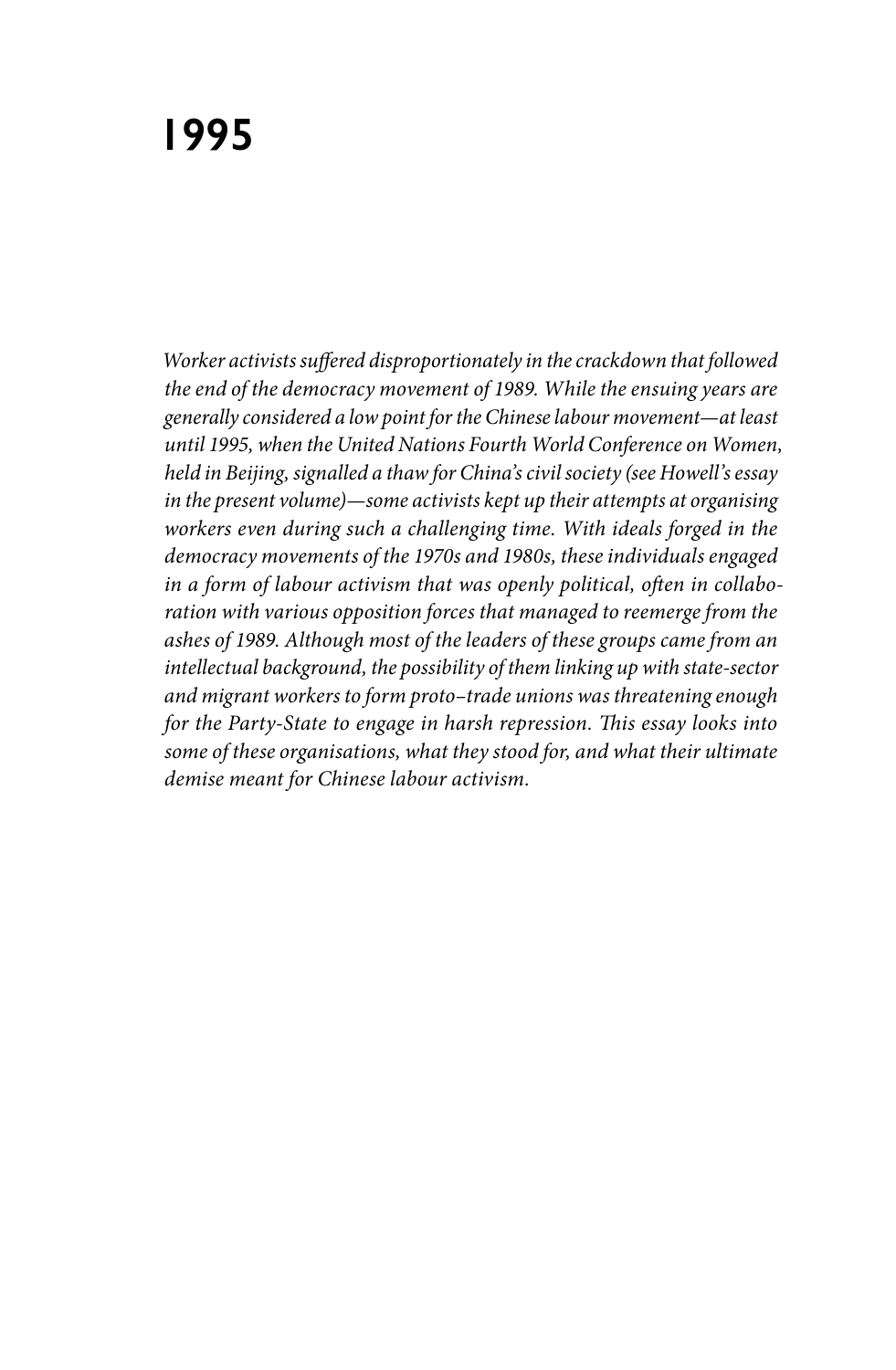## **The Blocked Path: Political Labour Organising in the Aftermath of the Tiananmen Crackdown**

Kevin LIN

n 21 May 1995, Liu Nianchun found himself suddenly arrested without a warrant and disappeared from his family and friends after he presented a set of petitions to the National People's Congress (NPC). The police raided his home, confiscating letters, newspapers, magazines and photographs.<sup>1</sup> Liu's petitioning was part of a campaign by China's political dissidents to call for democratic reforms and rectification of human rights abuses. More than 100 other dissidents were also arrested in relation to the campaign, demonstrating a fierce determination by the authorities to stamp out any organised dissent.

Liu was neither naive about nor new to repression at the hands of the Party-State. A veteran democracy activist, he had been deeply rooted in the dissident milieu since the late 1970s, when he had taken part in the Democracy Wall Movement as a college student at the Beijing Normal Institute—a prestigious teaching college, from which he was later expelled due to his political activities.2 In 1978, he became one of the editors of the prodemocracy literary journal *Today* (今天), along with the preeminent poets Bei Dao and Mang Ke. In 1981, his persistent activism landed him in jail for three years for 'counterrevolutionary propaganda and incitement' for his role in organising international support for his brother, Liu Qing, another veteran democracy activist, who would eventually spend fifteen years in jail. After being released, Liu went on undeterred and took part in the 1989 protests. Despite the harsher environment, he continued his political activism into the early 1990s, including joining the Peace Charter (和平宪章) movement with other political dissidents to demand the rehabilitation of the 1989 democracy movement and the release of political prisoners.

In all these activities, Liu was no different from many of his fellow political dissidents across China who had participated in earlier movements and remained engaged in political organising. However, Liu diverged in one aspect: his political vision included Chinese workers.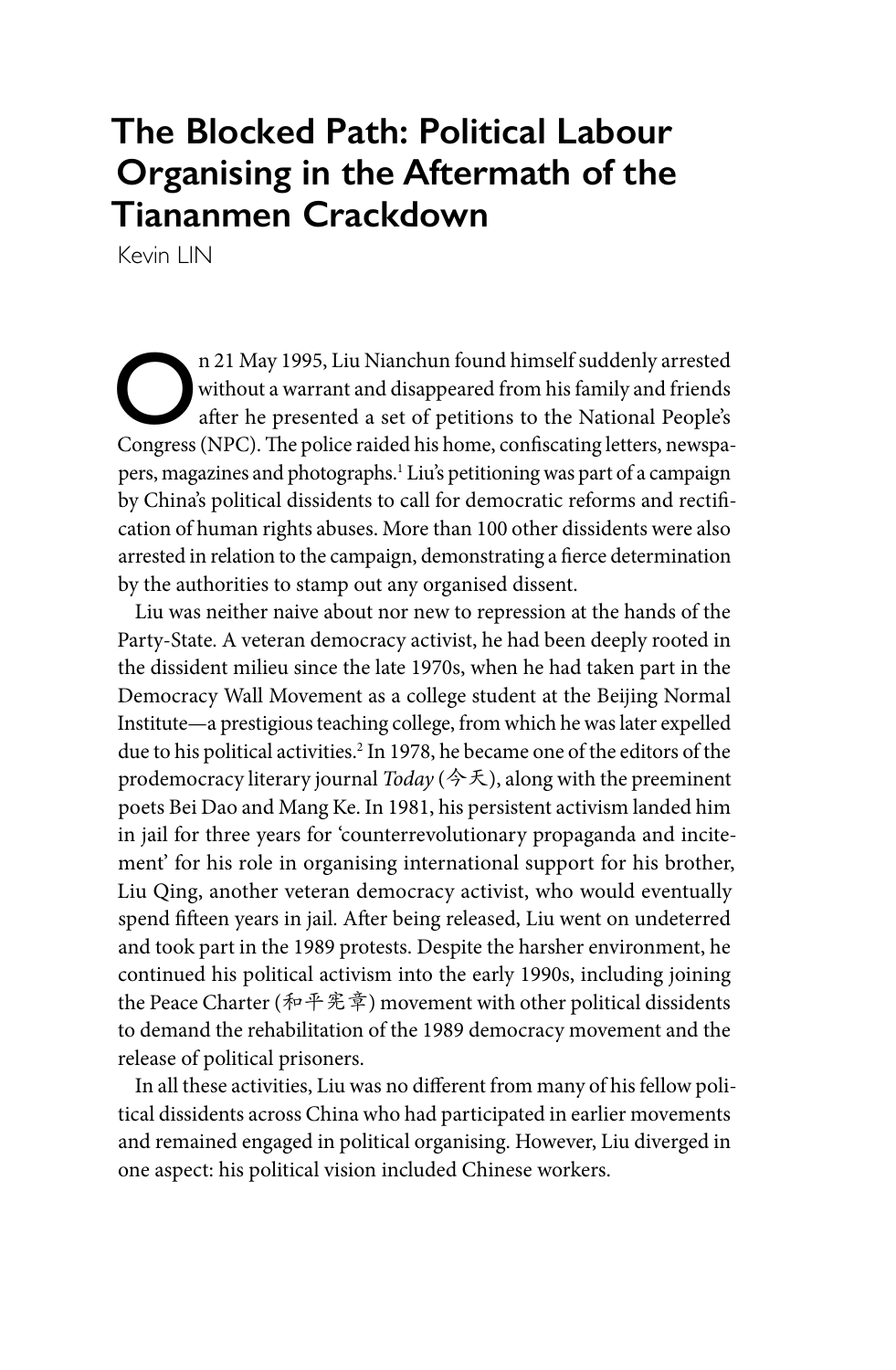In 1994, amid his other activist projects, Liu and another activist named Wang Zhongqiu began preparation for the formation of the League for the Protection of the Rights of Working People (劳动者权利保障同盟, LPRWP), a civic organisation with a mission to protect workers' rights. Hoping to operate above ground and within the law, Liu applied for registration with the Ministry of Civil Affairs. Not taking kindly to this attempt, the authorities put him under 'home surveillance', only to release him without charge five months later.

Instead of staying put, Liu was soon back in prison—this time, for the 1995 petition campaign. On this occasion, his main 'crimes', according to the Beijing Municipal Government criminal case document, were petitioning the NPC and Communist Party leadership and the attempt to create an illegal organisation—that is, the LPRWP. After more than a year in detention, in June 1996, he was sentenced to three years of 'reeducation through labour' and was sent to a facility in Heilongjiang Province, where he was allegedly tortured and his health deteriorated significantly.

Liu's name, and his short-lived organisation, the LPRWP, were not widely known at the time nor are they remembered today even among labour activists. But his activism—a mix of democratic opposition and an orientation towards labour organising—was indicative of a nascent political project that recognised the power of workers in social change and democratisation.

## Emerging Political Labour Organising

The suppression of the 1989 democracy movement did not extinguish the hope for political reforms. The fact that hundreds of students, workers and intellectuals supportive of the movement were imprisoned, executed or exiled failed to deter some from opposition movements in the 1990s. Among them, a diverse group of people—many college graduates, educated professionals and some workers, who, like Liu, usually had a background in the democracy movements of the 1970s and 1980s but also developed an orientation towards workers in the 1990s—emerged as leaders of new labour-oriented groups.

This development can be understood as a form of political labour organising. The leaders recognised the plight of workers under China's market transitions, but also the importance of workers' political power in challenging state power. Their activities represented a conscious and strategic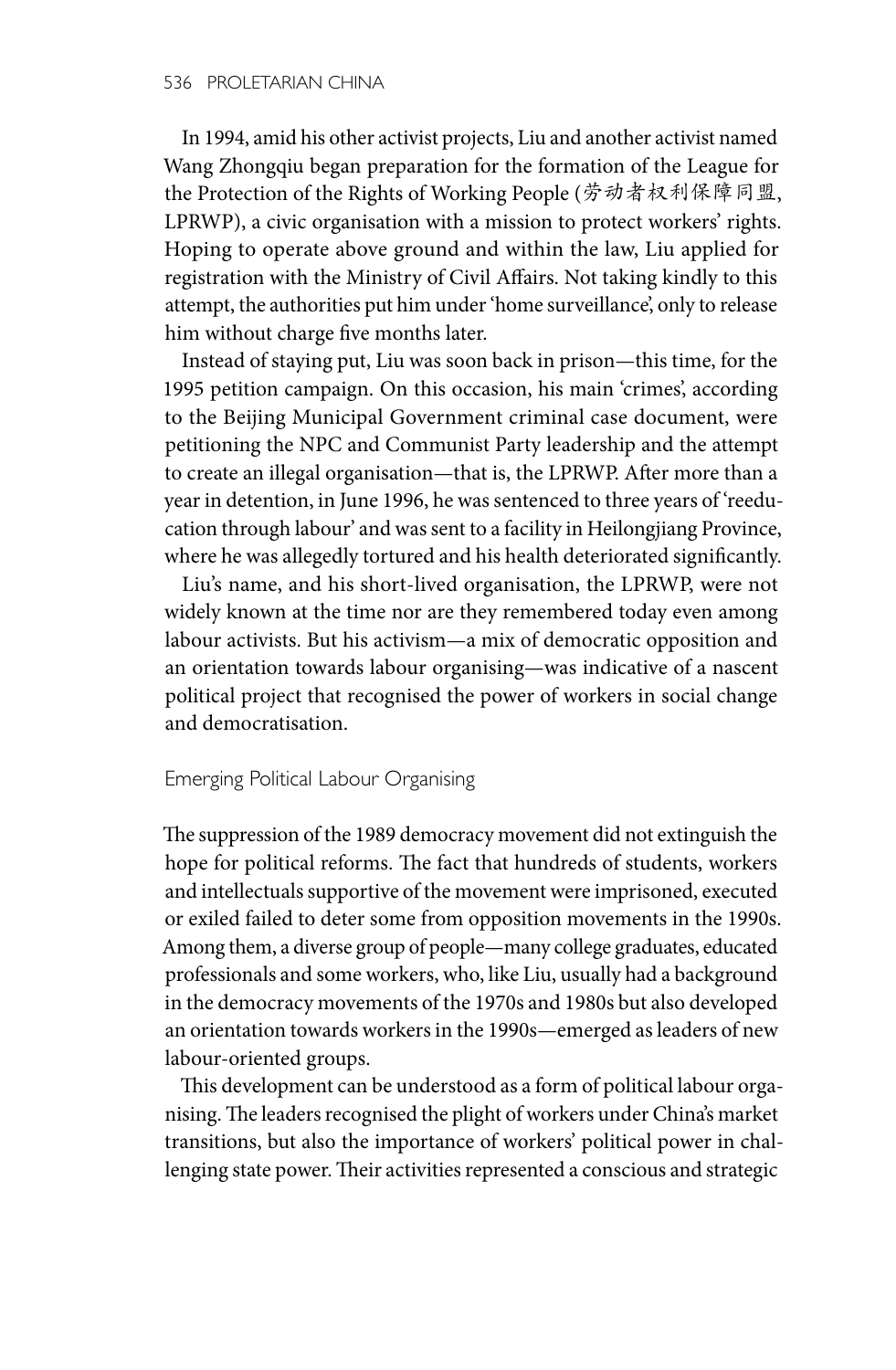project of organising workers around not only economic interests but also explicitly political demands. In many ways, this was a continuation of the short-lived Beijing Workers' Autonomous Federation (北京工人自 治联合会) that grew out of the 1989 Democracy Movement (see Zhang's essay in the present volume).3

These were not just isolated attempts but part of a proliferation of dissident groups and networks. In December 1991, the Hong Kong–based *South China Morning Post* reported that Deng Xiaoping considered the birth of the Polish trade union Solidarity 'the single most important factor that led to the wholesale disintegration of communist regimes' in Eastern Europe (see also Wilson's essay in the present volume).4 This was in the context of the Ministry of State Security targeting fourteen underground labour organisations in Beijing, which had memberships ranging from twenty to 300 people, at least two of which had modelled themselves after Solidarity.5

## A Comparison of Three Groups

The many similarities aside, the labour-oriented groups sat on a spectrum of political positions and approaches. An examination of three of the most prominent groups is instructive.

One of the more radical groups, identified as being closest to the political opposition movement, was the Free Labour Union of China (中国自由 工会, FLUC). Formed in 1991, the FLUC focused on the deteriorating conditions of state-sector workers as market reforms undermined their welfare. Envisioning itself as 'a mass organisation formed out of the conscious efforts of Chinese workers', its stated goal was to fight for the economic rights and political freedom of workers.<sup>6</sup>

One of the leading founding members was Liu Jingsheng, a former worker at a state chemical plant on the outskirts of Beijing, who, despite his working-class background, had also been a democracy activist for more than a decade. He, too, was involved in the democracy movement of the late 1970s and was an editor of a movement journal called *Tansuo*  $(\mathbb{R} \cdot \hat{\mathbb{R}})$  along with Wei Jingsheng, the famed democracy activist of the Democracy Wall Movement. Liu was already on the authorities' radar, having been briefly arrested in 1979 and released after a few months. Besides the FLUC, he was also involved in forming a Beijing-based underground opposition group in early 1991. Another founder, Hu Shigen,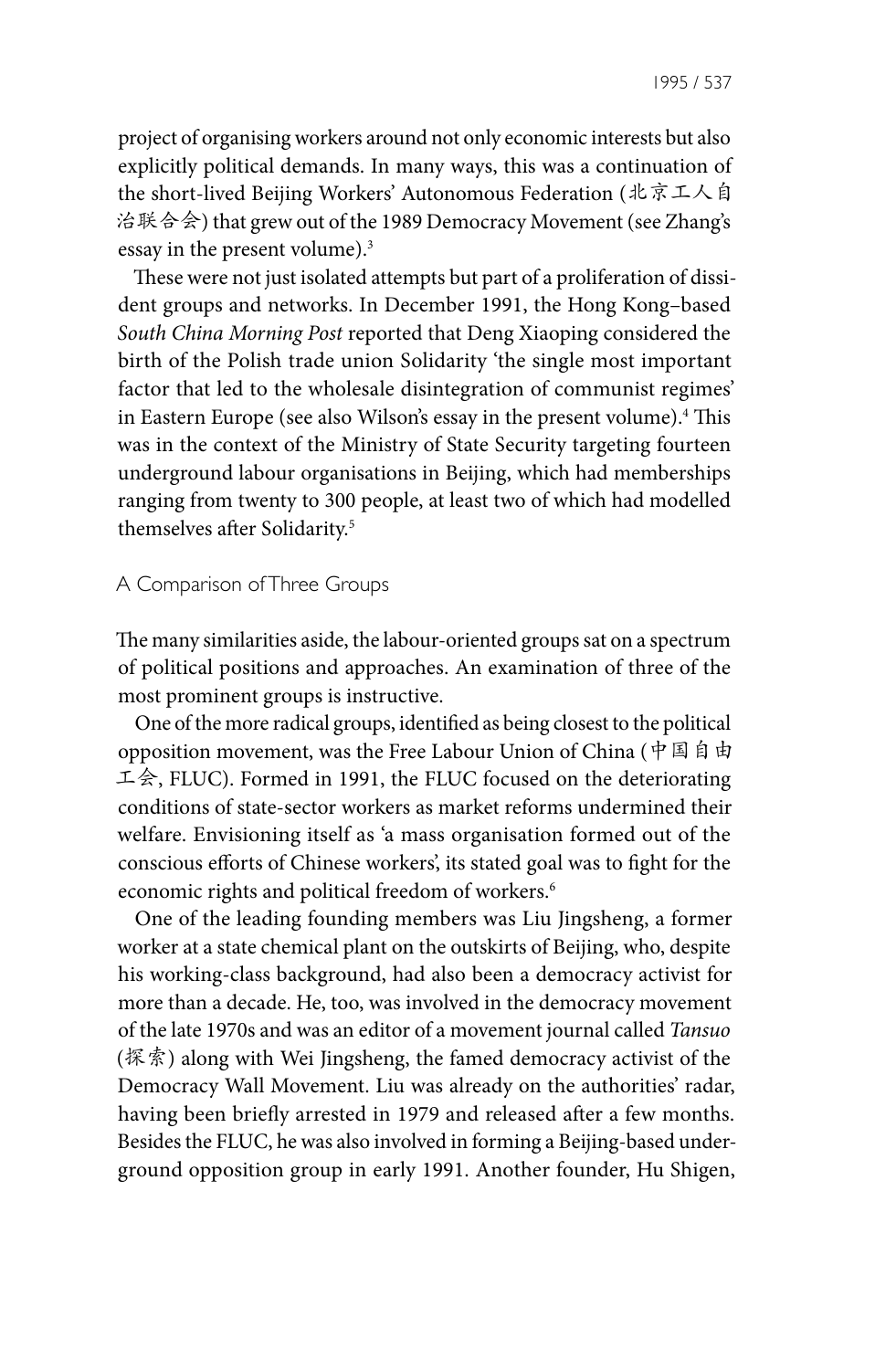an academic at the Beijing Foreign Languages Institute, co-founded the China Liberal Democratic Party (中国自由民主党, CLDP) in 1992. The FLUC thus identified closely with the political opposition movement from which it emerged and with which its leadership overlapped.

After forming the FLUC, for three months between December 1991 and February 1992, Liu and other activists did make efforts to propagate their ideas, distributing pamphlets that advocated for autonomous trade unions among workers in Beijing. In a 1992 FLUC pamphlet that critiqued China's economic reforms, they contended that while the economic reforms raised the living standard of some people, the majority of the working class had not seen improvement but instead had their existing rights, such as social security, taken away from them.7 The authors pointed to examples where state workers now had to pay considerable sums out of their own pocket for medical expenses that before the reforms would have been covered by their work units. The focus of their critique was on the breaking of the 'iron rice bowl' (铁饭碗)—namely, the erosion of rights and declining living standards of state-sector workers. The pamphlet then went further to say that the Communist Party was no longer the party of the working class and had itself become the 'real master of society' while workers now were simply 'its servants'.

In June the same year, FLUC activists were detained for distributing leaflets about the 1989 democracy movement. In these documents, they expressed their belief that to fight for a fair and just society, it was necessary to have 'a democratic and sound legislative structure so that workers' rights and welfare can be improved'. To them, workers were 'a main force for the promotion of democracy in China'. Although these activists were detained, their reports were shared at the International Labour Conference held in Geneva in June 1992 with the help of the International Confederation of Free Trade Unions (ICFTU).

Moving along the spectrum, Liu Nianchun's LPRWP was among the more moderate groups. Its stated intention in its charter was to serve only as an interest group that protected the interests of workers, peasants, intellectuals and entrepreneurs; it was not a political party nor an independent trade union, and it did not aim to challenge the rule of the Communist Party (a fact that was explicitly stated in the charter). Due to its positioning, Liu decided to register with the Ministry of Civil Affairs in Beijing as an independent labour rights group. Before the arrests of its leading activists, including Liu Nianchun, by the Beijing Public Security Bureau in March 1993, it had a self-reported national membership of about 120 people.<sup>8</sup>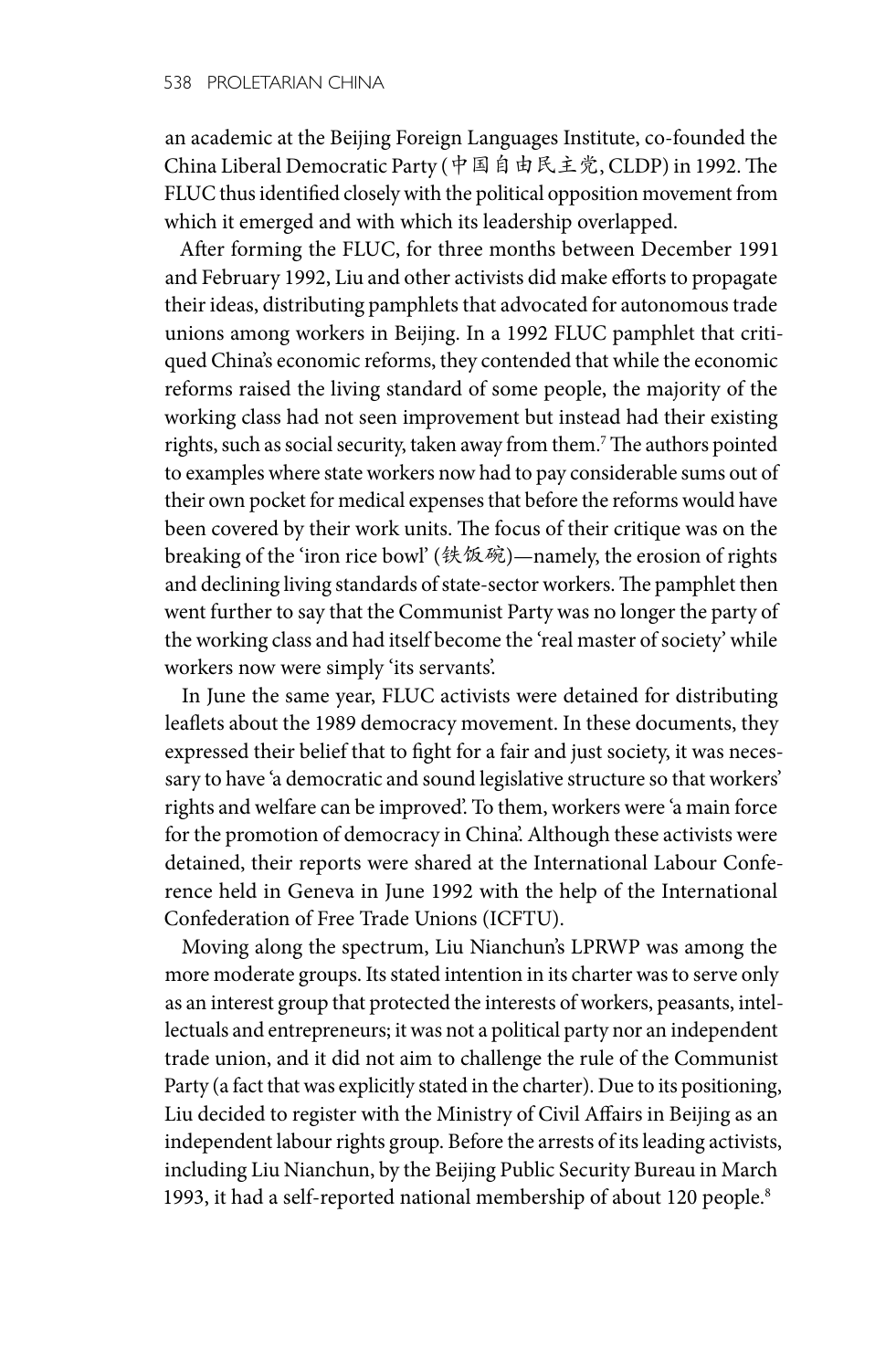Some of the proposals the LPRWP submitted to the National People's Congress in March 1993 provide a useful understanding of the group's analysis and agenda.<sup>9</sup> The document started by emphasising the organisation's twin goals: protecting the rights and interests of working people, and rooting out corruption. The first proposal argued for the restoration of the right to strike, which was removed from the Chinese Constitution of 1982. As China was undergoing 'a difficult process of evolving from a planned economy to a market economy,' the authors wrote, 'confronted with capitalist owners and their managers, workers and employees can only protect their own interests by invoking the specific rights of citizens bestowed on them by the law.' They went on to say that 'absolute power corrupts absolutely' and 'unrestrained wealth will also deteriorate into a source of social injustice'. For these reasons, they believed the right to strike was crucial for preventing 'the unjust use of wealth'.

The document included several other proposals. It demanded that government officials and Communist Party leaders report on their personal property and advocated for the establishment of unions for agricultural workers. It then tackled the rights of 'peasant workers' ( $R \nleq L$ ), who at the time were often overlooked, as attention was largely focused on state workers. Recognising peasants' contributions to China's economic development and their arduous working conditions, the LPRWP called for the NPC to investigate labour conditions and legislate to protect their rights. Finally, the authors contended that with more foreign-owned enterprises, private enterprises and joint ventures setting up shop in China, unions were either absent or not playing their role. Therefore, they suggested the congress come up with laws so that workers could unionise in these new enterprises. While the proposals fell short of calling for independent trade unionism as FLUC did, the LPRWP offered a more grounded analysis and practical direction for workers' struggles.

The group that was least grandiose in name but arguably came the closest to serious labour organising was the Federation of Hired-Hand Workers (打工者联合会). While references to the organisation at the time translated its name as 'hired-hand workers', the original Chinese refers to what we would simply call 'migrant workers'. The choice of the phrase was not accidental and reflected their deliberate focus on rural migrant workers in southern China.

One of the leaders was Li Wenming. After graduating from a technical school in Hunan Province, Li moved to Shenzhen in 1991, when he was in his late twenties. Following a few odd temporary jobs, Li secured a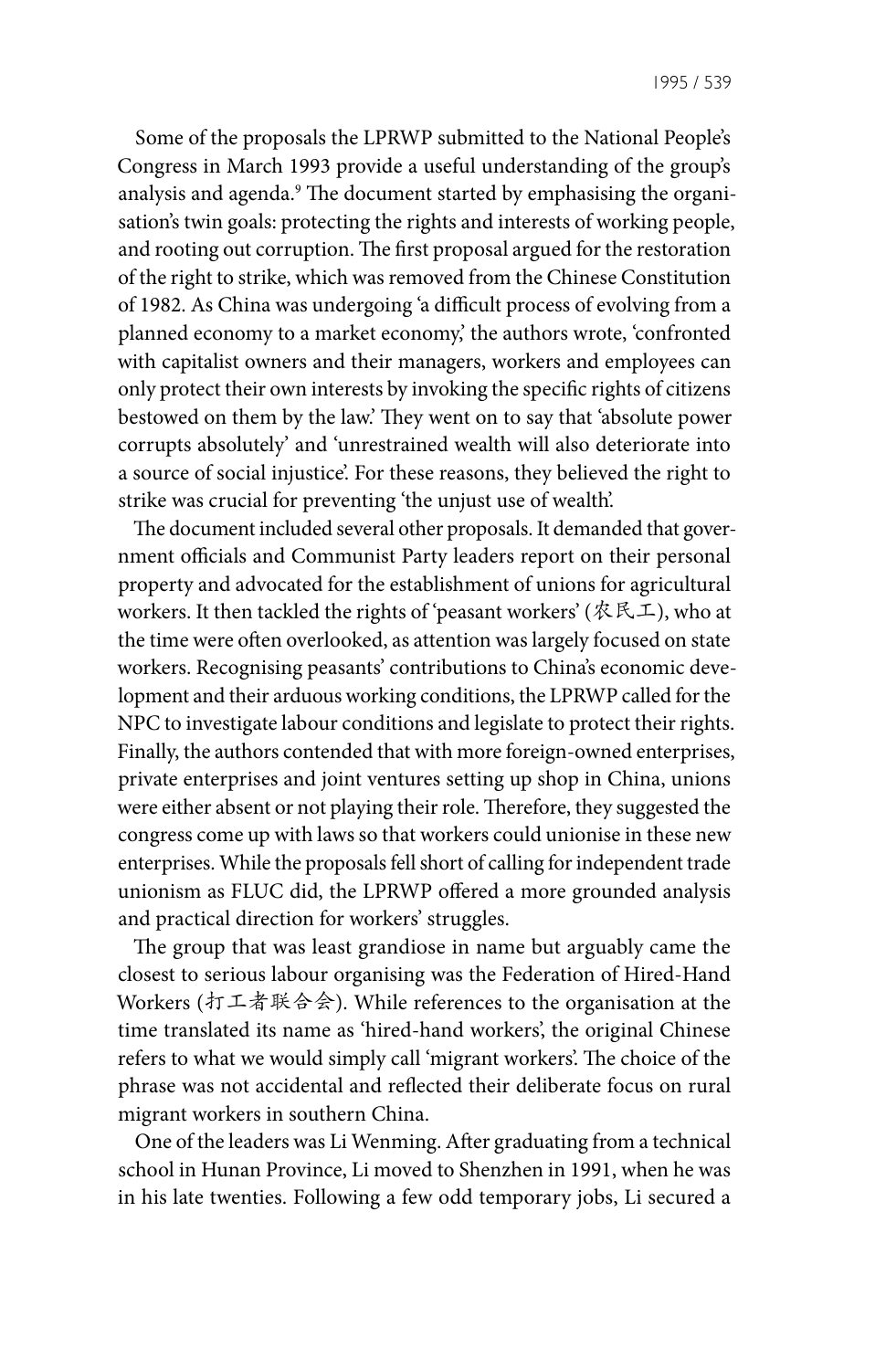position as a reporter at the newspaper *Shenzhen Youth* (深圳青年). Li and his colleagues, some of whom participated in the 1989 democracy movement, were appalled by the conditions of rural migrant workers and believed the only solution was political education and independent trade unionism. For these purposes, Li and his colleagues set up an evening school for rural migrant workers and established the Federation of Hired-Hand Workers. They also published a bulletin called *Workers Forum* (打工广场) for distribution to workers. Supported initially by the local municipal Party leadership and the city trade union, Li was in charge of a Shenzhen Government program to disseminate knowledge about the Labour Law among rural migrant workers.<sup>10</sup>

The bulletin had a specific focus on rural migrant workers in Shenzhen. It discussed basic issues that we now take for granted, such as working conditions, wages, overtime and safety, but also more sensitive matters like trade unionism and workers' struggles. This was a distinct step towards understanding migrant labour and the potential for its empowerment. The first issue of the bulletin criticised the government for permitting the Zhili factory to continue operating despite it not meeting the safety standards before its deadly fire (see Anita Chan's essay on 1993 in the present volume).<sup>11</sup> It argued that only through struggle and solidarity could workers best protect their rights and safety.

A particularly striking article in *Workers Forum* posed the poignant question: Why must we unite?<sup>12</sup> It painted Shenzhen as a city of two worlds: the world of 'tall skyscrapers, highly developed commercial compounds and merchants busy making money' and the world of 'the real masters of Shenzhen, the millions of workers' with their 'oppressive working conditions, overtime work, and meagre wages'. Adopting a militant tone, the article argued that 'rights can never be bestowed on us, they depend on our own struggle' and 'if they are given to us, they can be easily taken away'. It concluded that 'only those [rights] obtained through our struggle can rest securely in our hands'. But previous struggles had been isolated efforts, and what was needed was unity. To those who feared repression, the authors argued that unity would bring strength, and they would not lose their jobs but feel safer and have more job opportunities. Finally, to avoid tragedies like the horrific Zhili fire of 1993, they believed it was critical to have 'our own strong trade union'.

While their messages tended to focus more on working conditions than on political opposition as such, their language of workers' struggles and working-class unity could be equally, if not more, threatening from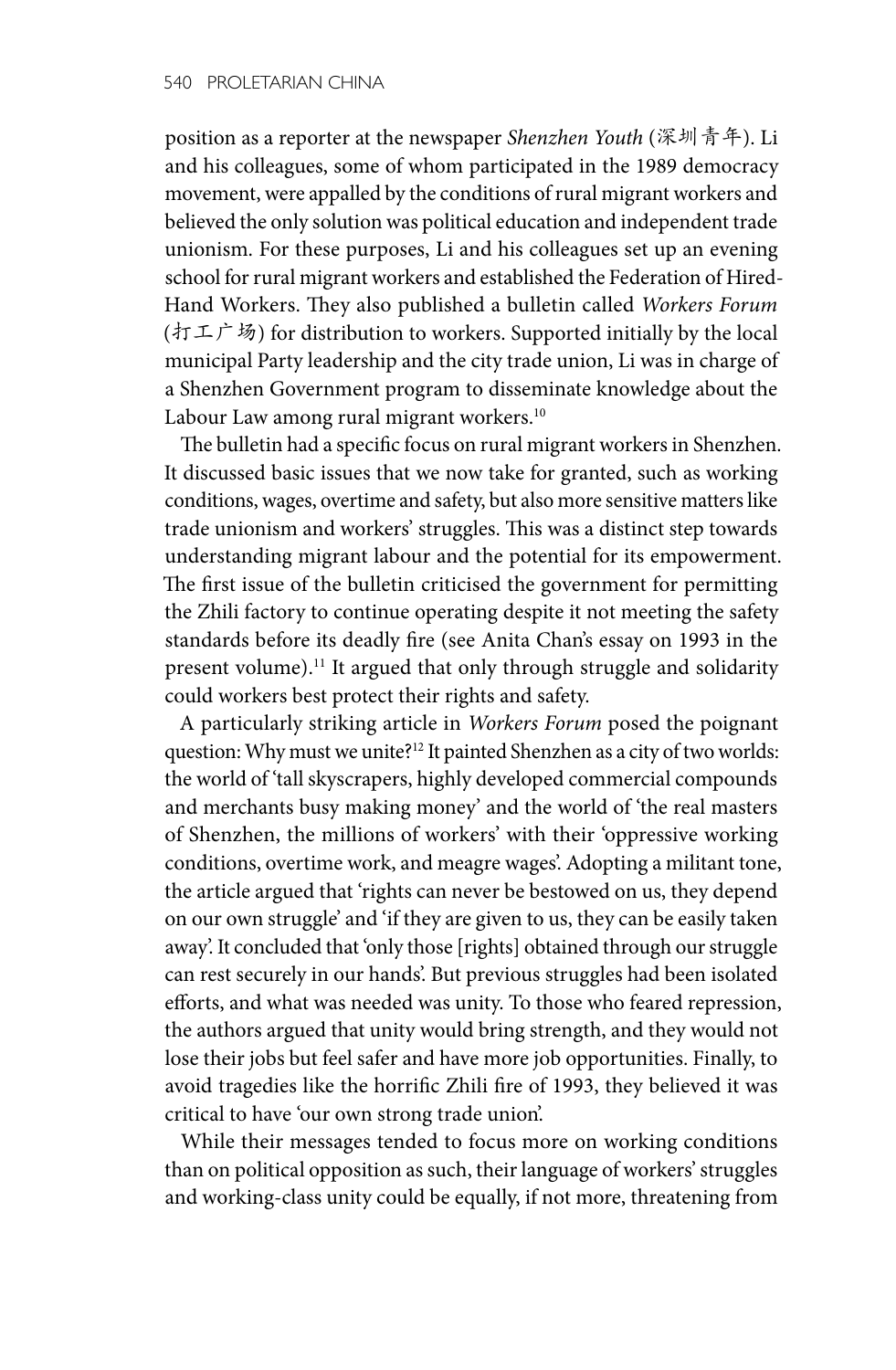the point of view of the Party-State. Furthermore, the leaders' networks and entanglement with the broad political opposition movement put them out of favour with the authorities. In 1994, the Shenzhen Public Security Bureau detained Li Wenming and Guo Baosheng for attempting to form an independent trade union. It would take the authorities until 1997 to sentence them to three and a half years for 'counterrevolutionary propaganda and incitement'.

## The Blocked Path

All of the groups discussed above can be seen as a continuation of the democratic political movements in which the groups' leaders were embedded in the previous decades. Their analyses and demands reflected their preoccupation with democratic aspirations. Some maintained even more direct connections with attempts to form independent political groups and parties to challenge the government taking place in the same period. It should come as no surprise that many of these organisations were founded and operated in Beijing—an indication of the political nature of their organising and of the fact they were aimed at other dissidents as their constituencies and took the state as their target. Whatever the intention of the individual groups, most maintained an underground or semi-underground presence, with no prospect of operating openly and legally.

These groups were primarily led by intellectual dissidents and did not have a solid working-class base—a situation that went against their ambitions to build strong national organisations and movements. In their brief existence, no labour action was organised or concretely supported by the three groups discussed, and there was no evidence of these groups having rooted themselves in labour organising at the workplace level. This, however, was already a step further along from the democracy movement of 1989, when workers were excluded from the centre and leadership of the movement despite their wide participation. But without working-class membership, these groups were speaking in the name of workers rather than constituting mass working-class organisations or trade unions. It is hard not to see the risk of instrumentalising the working class and subordinating them to their political projects.

However, a minority of these groups did try to address directly the conditions of workers and raise grievances the workers would have endorsed. The erosion of workers' living standards and welfare entitlements that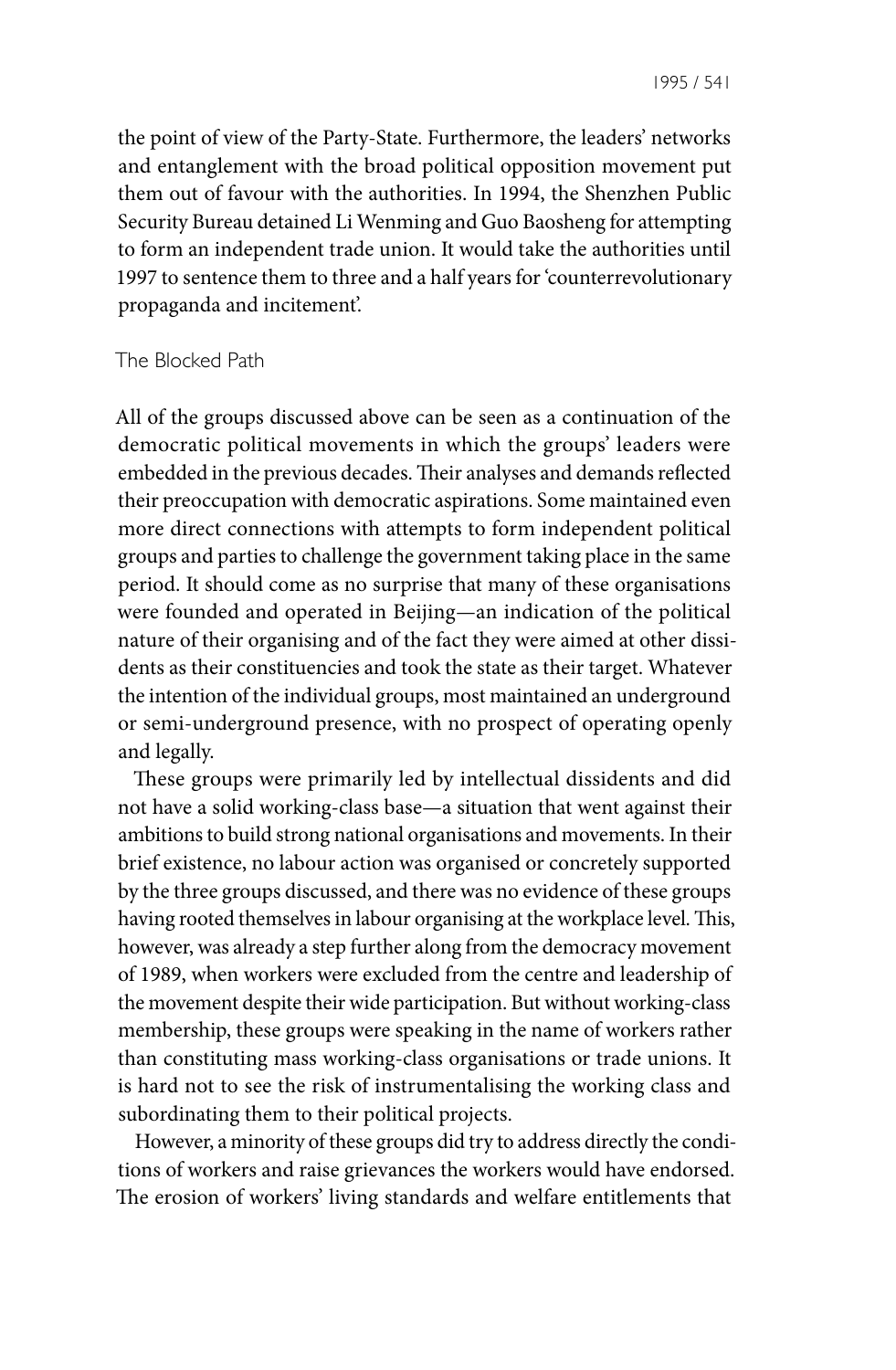deepened and accelerated from the early 1990s, as well as the massive rural labour migration in the same period, were fertile ground for these groups' messages of rights protection. Although the 1980s and early 1990s did not see many large-scale worker mobilisations, this was the dawn of a new period of worker organising, including a series of industrial actions in 1993 and 1994.13 Unfortunately, all of these attempts ended prematurely before they could develop further. The leaders and key participants in these groups were rounded up within a year or two, and many were handed harsh sentences. The possibility of intellectual dissidents and groups set up as proto–trade unions linking up with state-sector or migrant workers posed enough of a threat to the authorities to trigger harsh suppression.

By remembering this now largely forgotten episode, we see a glimpse of attempts at labour organising different from those that came after. By the mid to late 1990s, as the hope of any explicit political project was extinguished, the demands of rural migrant workers for social protection gave rise to largely non-political projects of mutual aid, legal protection and bargaining over economic benefits without a link to any political vision. Independent trade unionism remained an absolute taboo, but a new door was opened for legal rights–based civil society organisations that sprang up to support migrant workers (see Howell's essay in the present volume). Because of the near total suppression, there was an all but complete rupture between these early attempts at political labour organising and the later emergence of labour nongovernmental organisations in the 2000s and 2010s.

Had they been given the time to develop, would these labour-oriented groups have helped bring about mass labour and trade union organisations? They might have found a receptive constituency. The following two decades first witnessed state workers' resistance to state-owned enterprise privatisation and layoffs, and then the larger-scale mobilisation of rural migrant workers for better pay and conditions. The labour-oriented groups of the early 1990s could have acted as an organisational base and a political program for these movements to develop into more organised, national movements. Yet, it is just as likely that workers would find the intellectual dissidents untrustworthy and too risky to be associated with. What is certain is that just the prospect of such a path—namely, the political organising of Chinese workers in independent trade unions as part of, or in alliance with, a democracy movement—was so threatening for the Party-State that it could not be allowed to exist. Consequently, in the